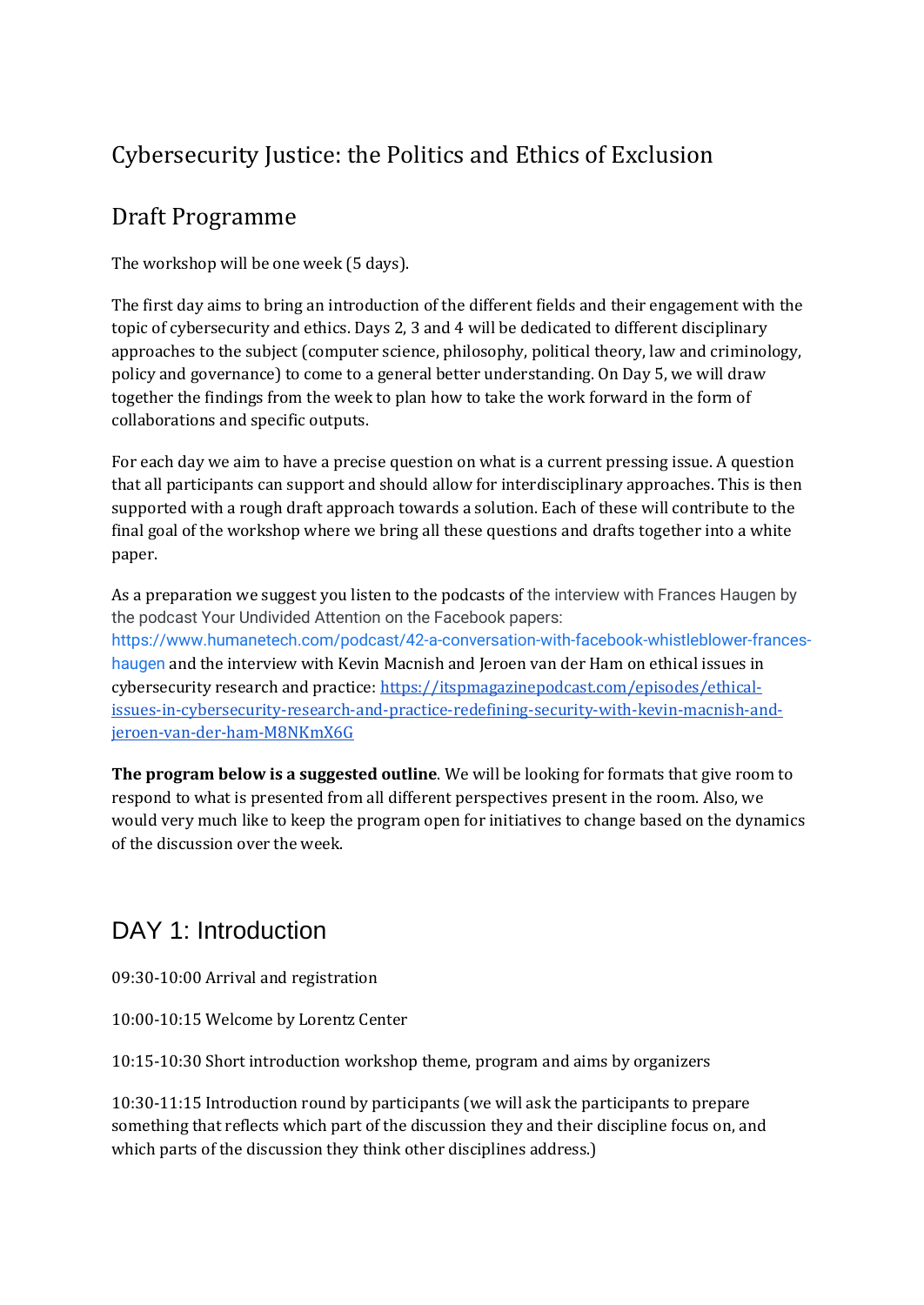11:15 – 12:30 Plenary session 1: Expressing the goals of the workshop.

- journey of the workshop: why are we having this meeting? what has motivated this work?
- objective: not "just" advancing computer science but creating a conversation across disciplines, embarking on a new field of research. Collective white paper defining the most pressing questions to work on and interdisciplinary approaches to tackle them.

12:30-13:30 Lunch break

13:30-15:30 Plenary session 2 (chair: Adam Henschke):

● Brainstorming: Dominant ethics issues arising in cybersecurity

15:30-16:00 Coffee/tea break

16:00-17:00 Cybersecurity and Social Justice

● Keynote: (tbc)

17:00-17:30 Discussion: what are, at first glance, the main challenges in intersecting disciplinary perspectives, i.e. how to bring the different types of knowledge together? Establishing main questions for the week.

17:30-19:00 Wine & Cheese party

## DAY 2: Technical Perspectives: Setting Parameters, Sharing Conceptions [case: AI and Cybersecurity]

9:30-9:45 Interactive recap of previous day

9:45-10:45 Keynote/tutorial relevant to the day's theme and case (*tbc)*

10:45-11:15 coffee break

11:15-12:30 Short presentations (e.g. junior researchers) or other interactions led by participants

12:30-14:00 lunch

14:00-15:30 Discussion groups/working sessions on case

15:30-16:00 Coffee break

16:00-16:30 Wrap up/recap working sessions

16:30-17:30 Interdisciplinary dialogue/panel discussion reflecting on the day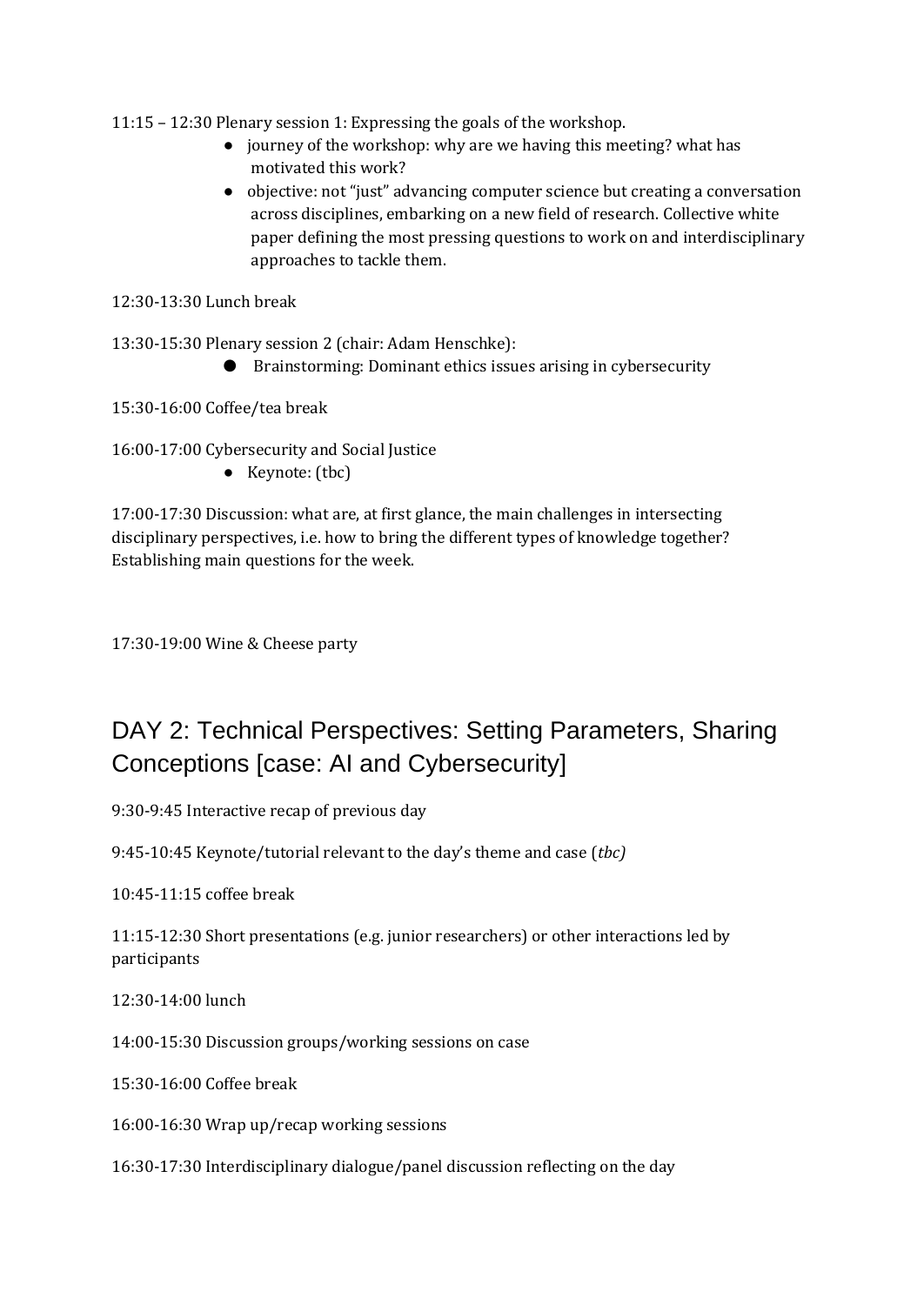## DAY 3: Philosophical and Political Perspectives [case: St Jude Medical]

9:30-9:45 Interactive recap of previous day

9:45-10:45 Keynote/tutorial relevant to the day's theme and case (*Ibo van der Poel*).

Professor van der Poel has worked on the Horizon 2020 CANVAS project concerning the ethics of cybersecurity. Most recently he has edited and contributed to a volume on the Ethics of Cybersecurity and participated in developing a curriculum for advanced study in ethics and cybersecurity. The St Jude Medical case involved a US company reverse-engineering a life-saving medical device to identify security flaws in the device which could put lives at risk. Rather than inform the developers of the device (St Jude Medical), the company shorted the stock of St Jude Medical and publicly announced the security flaw in a press release.

10:45-11:15 coffee break

11:15-12:30 Short presentations (e.g. junior researchers) or other interactions led by participants

12:30-14:00 lunch

14:00-15:30 Discussion groups/working sessions on case

15:30-16:00 Coffee break

16:00-16:30 Wrap up/recap working sessions

16:30-17:30 Interdisciplinary dialogue/panel discussion reflecting on the day

18:00-22:00 Workshop dinner/social event

#### DAY 4: Law, Criminology and Governance [case: Wannacry]

9:30-9:45 Interactive recap of previous day

9:45-10:45 Keynote/tutorial relevant to the day's theme and case (*Jeroen van der Ham*).

Dr van der Ham is an organiser of the workshop, associate professor in computer science at the University of Twente, and senior researcher at the Dutch National Cybersecurity Centre (NCSC) in the Hague. With Dr Kevin Macnish (fellow workshop organiser) Dr van der Ham has written the entry on Cybersecurity Ethics for the forthcoming OUP Handbook of Digital Ethics. He was also the duty officer at NCSC when the Nopt attack was launched in 2017, bringing down